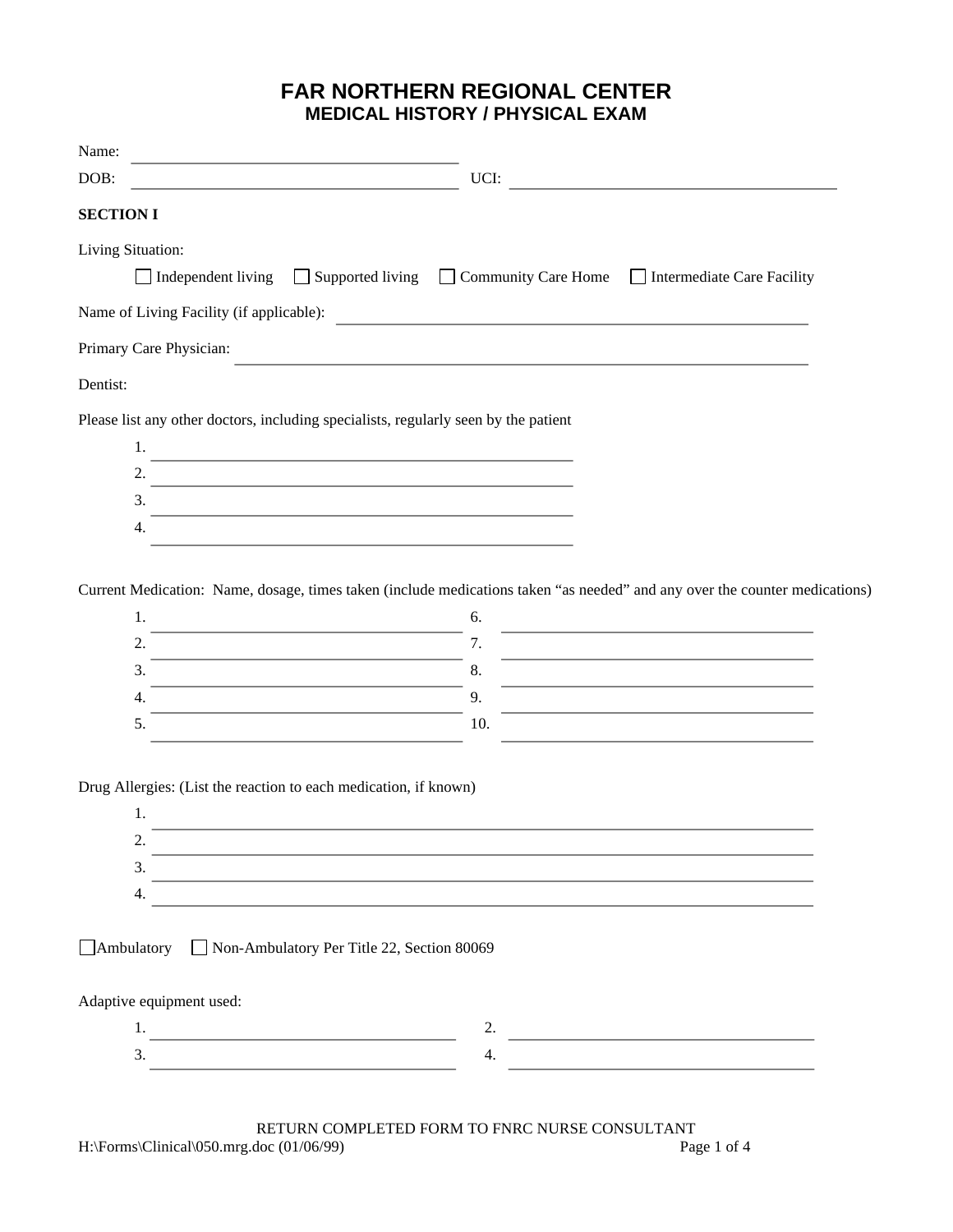## **SECTION II (TO BE COMPLETED BY MEDICAL PROVIDER)**

Current Medical Problems: (Please list any new medical problems which developed over the last year, as well as chronic medical problems. Also list any hospitalizations which occurred over the past year.)

- 1.
- 2.
- 
- 3.
- 4.
- 5.
- 6.
- 7.
- 8.

Past Surgical History:

- 1. 2.
- 3.
- 4.
- Behavioral Problems: (Please list any behavioral problems such as aggression, depression, obsessive-compulsive behaviors. Please indicate if the patient is seen by a psychiatrist for these problems. Also indicate if the patient has been tried off medications and describe the result of discontinuing medications, if applicable)

Lab Monitoring: (List the most recent labs for drug toxicity monitoring, if applicable)

Preventative Health:

- 1. Has the patient's cholesterol been measured?
- 2. Is treatment indicated for hyperlipidemia?
	- If so, has treatment been started?
- 3. Does the patient get yearly flu vaccines?
- 4. Has Pneumovax been offered if appropriate?
- 5. For women patients, has a Mammogram been recommended if appropriate?
- 6. For women patients, has a pelvic exam been attempted in the past?
- 7. Has the patient been tested for Hepatitis B and/or vaccinated if appropriate?
- 8. Has the patient ever had a positive TB test?
- 9. Has the patient been screened for osteoporosis if appropriate?

| Yes | No       |
|-----|----------|
| Yes | No       |
| Yes | No       |
| Yes | Nο       |
| Yes | No       |
| Yes | No       |
| Yes | No       |
| Yes | No       |
| Yes | Nο       |
| Yes | $\rm No$ |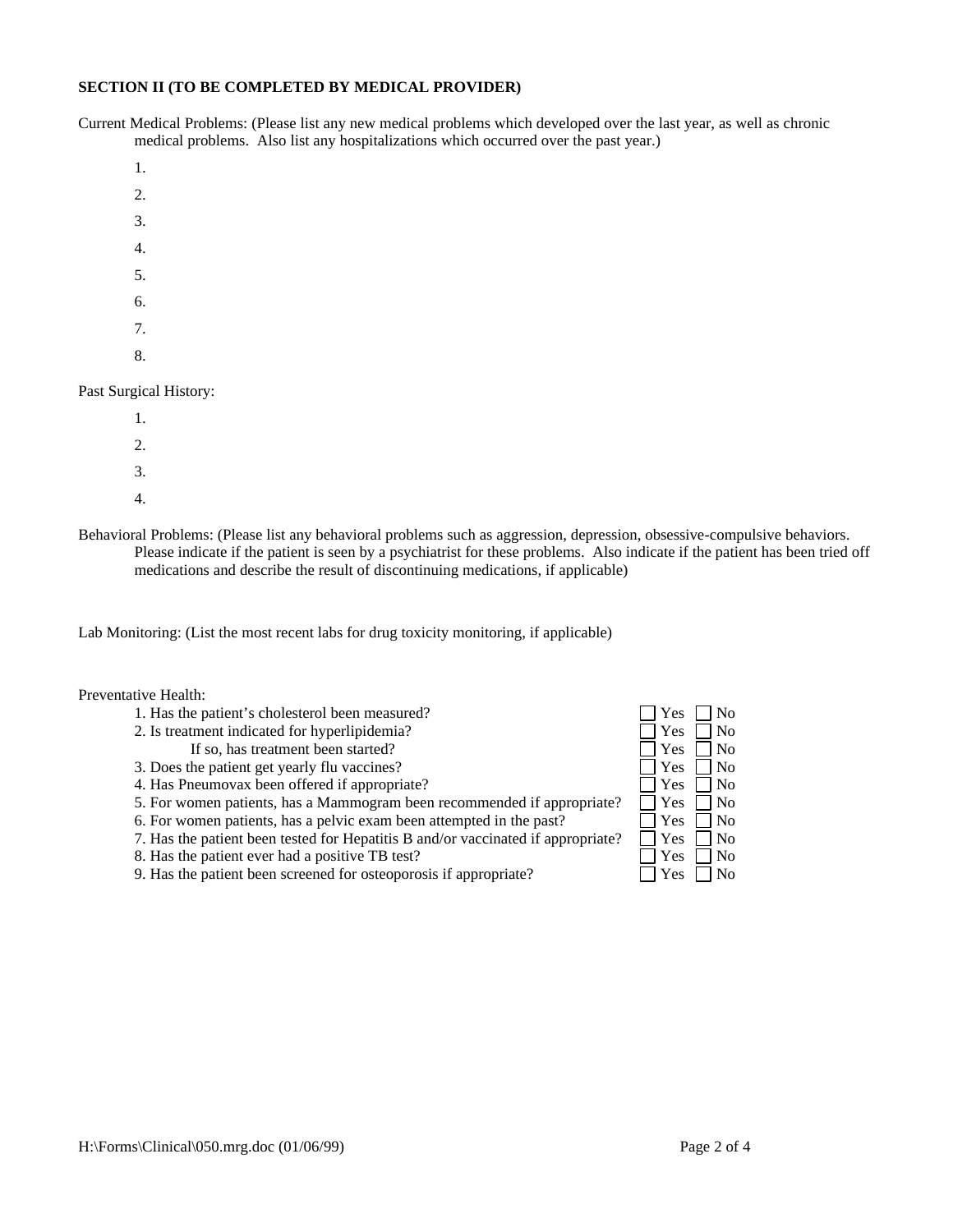| Habits:                                                 | 1. Cigarettes?<br>$\Box$ Yes $\Box$ No<br>If yes, how many packs/day and how long? |                         |                                                    |  |  |  |  |  |  |
|---------------------------------------------------------|------------------------------------------------------------------------------------|-------------------------|----------------------------------------------------|--|--|--|--|--|--|
|                                                         | 2. For smokers, any desire to quit? $\Box$ Yes $\Box$ No                           |                         |                                                    |  |  |  |  |  |  |
|                                                         | 3. Alcohol use:                                                                    |                         |                                                    |  |  |  |  |  |  |
|                                                         | 4. Any other drug use, past or present?<br>$\blacksquare$ Yes $\blacksquare$ No    |                         |                                                    |  |  |  |  |  |  |
|                                                         |                                                                                    |                         |                                                    |  |  |  |  |  |  |
|                                                         | 5. Exercise?                                                                       |                         |                                                    |  |  |  |  |  |  |
| ROS:                                                    |                                                                                    |                         |                                                    |  |  |  |  |  |  |
|                                                         | 1. Hearing:<br>Hears w/o difficulty                                                | $\Box$ Hearing impaired | $\Box$ Needs hearing acuity/audiometric evaluation |  |  |  |  |  |  |
|                                                         | 2. Vision:<br>Sees w/o difficulty                                                  | Visually impaired       | $\Box$ Needs visual acuity/opthamology evaluation  |  |  |  |  |  |  |
| <b>SECTION III</b>                                      | PHYSICAL EXAM                                                                      |                         |                                                    |  |  |  |  |  |  |
| Height:                                                 | Weight:                                                                            | BP:                     | HR:                                                |  |  |  |  |  |  |
|                                                         | General Appearance:                                                                |                         |                                                    |  |  |  |  |  |  |
| Heent:                                                  |                                                                                    |                         |                                                    |  |  |  |  |  |  |
| Dentition:                                              |                                                                                    |                         |                                                    |  |  |  |  |  |  |
| Thyroid:                                                |                                                                                    |                         |                                                    |  |  |  |  |  |  |
|                                                         | List any significant Lymphadenopathy:                                              |                         |                                                    |  |  |  |  |  |  |
|                                                         |                                                                                    |                         |                                                    |  |  |  |  |  |  |
| Carotid Bruits:                                         |                                                                                    |                         |                                                    |  |  |  |  |  |  |
| Breast exam:                                            |                                                                                    |                         |                                                    |  |  |  |  |  |  |
| Lungs:                                                  |                                                                                    |                         |                                                    |  |  |  |  |  |  |
| Heart:                                                  |                                                                                    |                         |                                                    |  |  |  |  |  |  |
| Abdomen:                                                |                                                                                    |                         |                                                    |  |  |  |  |  |  |
| GU:                                                     |                                                                                    |                         |                                                    |  |  |  |  |  |  |
| Rectal:                                                 |                                                                                    |                         |                                                    |  |  |  |  |  |  |
| Extremities:                                            |                                                                                    |                         |                                                    |  |  |  |  |  |  |
|                                                         | Kyphosis, Scoliosis?                                                               |                         |                                                    |  |  |  |  |  |  |
| Pulses:                                                 |                                                                                    |                         |                                                    |  |  |  |  |  |  |
|                                                         | Any skin abnormalities?                                                            |                         |                                                    |  |  |  |  |  |  |
|                                                         | Reflexes, motor tone:                                                              |                         |                                                    |  |  |  |  |  |  |
|                                                         | Any other significant physical findings?                                           |                         |                                                    |  |  |  |  |  |  |
|                                                         | TB Testing: PPD Placed (list date/time)                                            |                         |                                                    |  |  |  |  |  |  |
|                                                         | Result read (list date/time and result)                                            |                         |                                                    |  |  |  |  |  |  |
|                                                         | Authorization for over the counter medications.                                    |                         |                                                    |  |  |  |  |  |  |
| Page 3 of 4<br>H:\Forms\Clinical\050.mrg.doc (01/06/99) |                                                                                    |                         |                                                    |  |  |  |  |  |  |